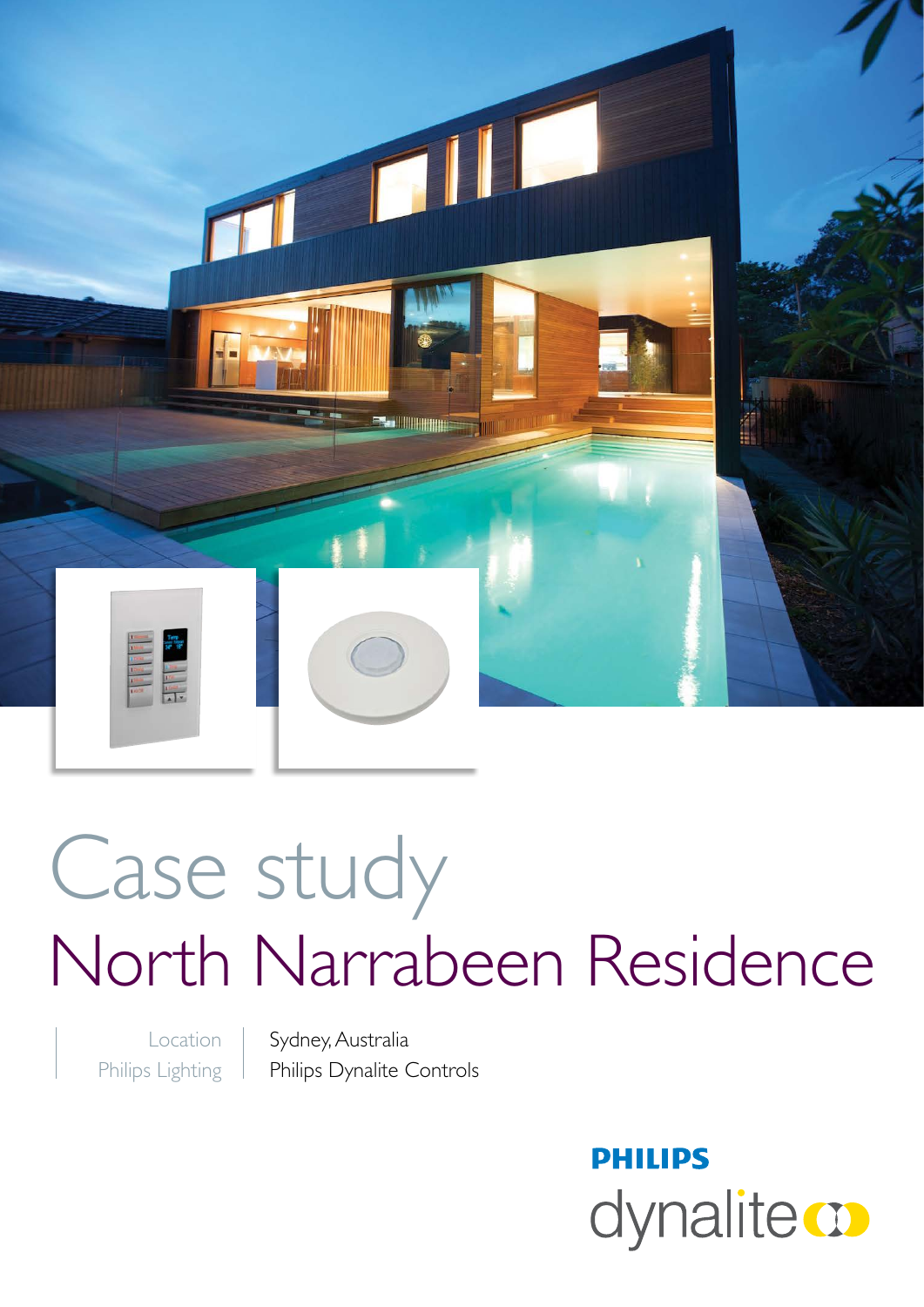## **Background**

A luxury home in North Narrabeen, Australia is a showcase example of how an intelligent and integrated automation system can be incorporated into a contemporary home without detracting from the contemporary design principles.

## The challenge

The homeowner was keen for all the home technologies to work seamlessly together giving the family complete control over everything from the lights to the home theatre.

While it was important that the system combine power, functionality and ease of operation the homeowner did not want the technology to dominate the simple architecture of the home.

## The solution

Philips Dynalite Dimension Dealer, JFK Audio Visual, designed, supplied, installed and commissioned a home automation system based on a Philips Dynalite backbone to integrate with the home's security, audio-visual systems and to control motorized blinds, floor heating and the front gates.

For convenience and safety, activation of lighting and mechanical functions is also available to the homeowner through the security and audio-visual systems.

In keeping with the requirement to prevent the technology from interfering with the house design, an equipment rack was incorporated into the study to keep all the home automation equipment accessible, centralized and hidden.

The Philips Dynalite lighting system is programmed with a number of preferred lighting scenes for various areas, in order to facilitate set combinations of lighting preferences to suit different activities within the house.

#### Products and technology

#### Innovative lighting

Recessed halogen down-lights provide illumination for the living area, kitchen, bathrooms, master bedroom and pool area. In addition, three 'Mega Bulbs' pendant lights hang above the island kitchen bench and track lights have been installed in the living room. Further feature lighting above the master bed is achieved through the use of fluorescent tubes mounted in a custom-made fixture.

Recessed fluorescent downlights are provided in the hallways and – in conjunction with two additional compact fluorescent pendant lights – in the study. In the other bedrooms and in the theater, ceiling mounted lights deliver functional lighting, with further feature wall-mounted up-lights in the theatre and children's study area.

A combination of functional and feature lighting is achieved externally by recessed path lights along the entry way, four recessed LEDs in the front deck, up/ down lights between the timber screen along the entrance and side of the property and wall-mounted TOVO spotlights in the courtyard, rear deck area and by the front door.

A seven-inch wall-mounted touchscreen located in the dining room provides the primary user interface to the system, with two additional remote controls to operate the system from other locations around the house.

#### Flexible control

The lighting system is controlled over a single network through a combination of leading edge, relay and multipurpose controllers from Philips Dynalite. These are interconnected using Philips Dynalite's sophisticated peer-to-peer communications RS485 network, Dynet and integrated with third-party systems via a Philips Dynalite RS232 interface. A total of 76 channels have been used throughout the house: 24 for dimming; 20 for relay switching; 28 for blind controls; and four for fans.

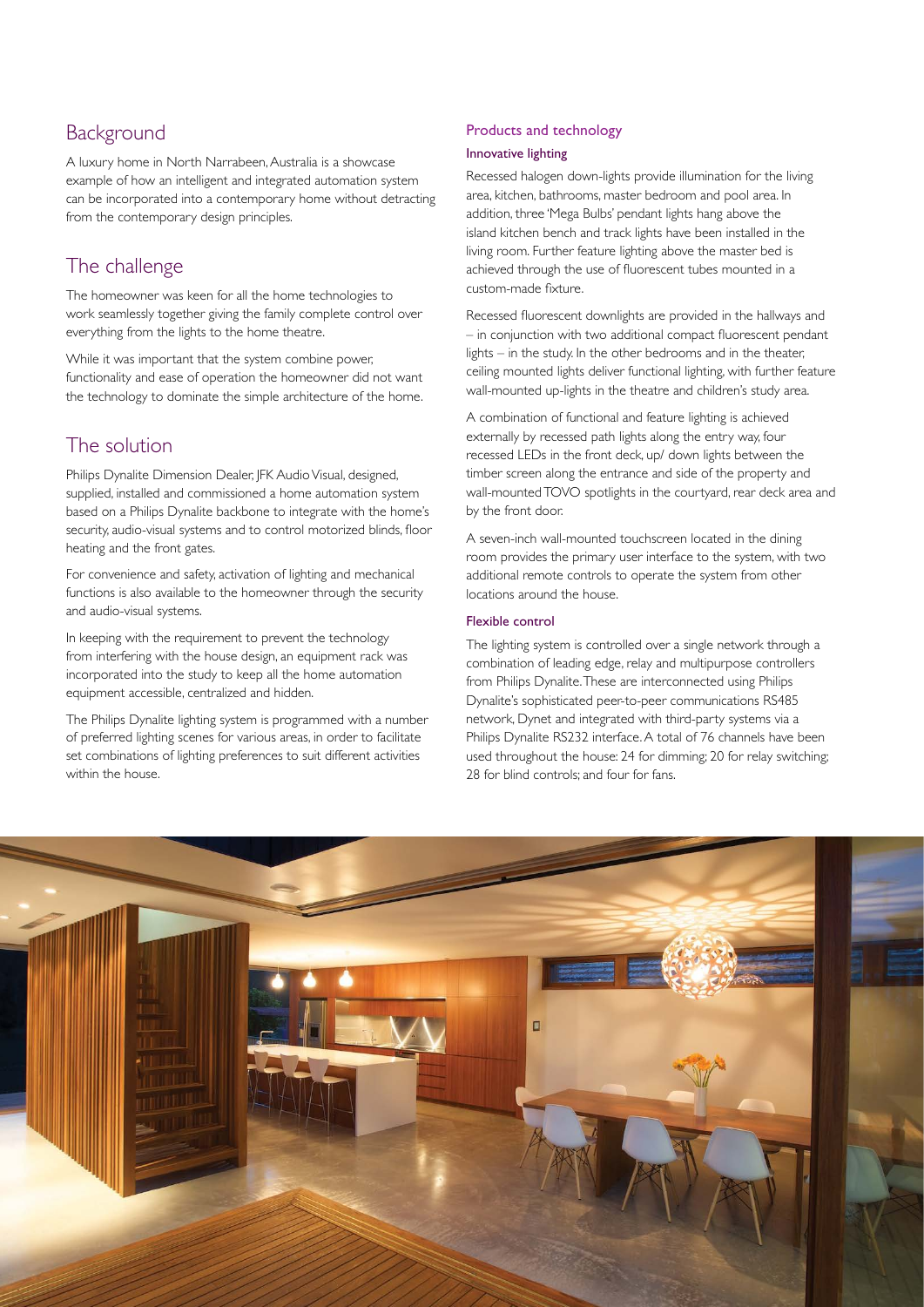

The inclusion of a Philips Dynalite astronomical time clock allows a number of timed events to occur, primarily for the outdoor lighting. This device tracks daylight hours throughout the year and automatically turns on lighting at dusk. Four LED lights in the internal staircase and upstairs hall are also similarly programmed to turn on at 5pm daily.

A multipurpose sensor located outside the laundry automatically turns on a halogen spotlight above the clothesline and a recessed halogen light in the ceiling outside the laundry door. This sensor also detects movement along the western boundary of the property and acts as a deterrent to intruders.

Stylish Philips Dynalite DR2P Revolution panels provide the local user interfaces for the lighting and blinds throughout the house, with each button custom engraved to match its function. A mixture of faceplate finishes have been used, with white glass complementing the design throughout the house and stainless steel faceplates used in the kitchen to match the stainless splash back.

Seven-button panels were installed to allow flexibility for the future. In instances where only three or four buttons were needed, larger buttons were used to cover the unused openings.

## Fast facts

#### Customer

North Narrabeen Residence

Location

Sydney, Australia

Products

DDLE802 Leading Edge Dimmer Controller, DDRC810GL Relay Controller, DDRC810DT-GL Multi-use Relay Controller, DR2PA Revolution Panels, DUS704C Multifunction Sensor, DPMI940 Dry Contact Input Device, DDTC001 Timer Clock and DDNP1501 Network Power Supply

#### Lighting Solutions

Energy efficiency and architectural lighting design is achieved with a residence-wide lighting control system to control lighting, heating, cooling, security and audio-visual equipment.

Dynalite Dimension Dealer

JFK Audio Visual

## Benefits

The Philips Dynalite solution has given the homeowner customized and simple control over every aspect of their home with the touch of a button. Importantly, the technology does not detract from the stylish and contemporary design of the home.

The Philips Dynalite control system is flexible, highly functional, intuitive and incredibly easy to use. Now, the homeowner can execute pre-set or customized lighting configurations, as well as more complex multi-system changes quickly and easily.

In fact, with the system taking care of lighting, security, whole-home audio, heating and cooling, their home has become a haven of relaxation and entertainment.

The Dynalite Philips system is also helping the homeowner to save energy and money. The system controls the lighting so it only comes on when needed – and turns off automatically if the room is left empty. Blinds are automated to allow light in but keep heat out. Automated louvers allow ventilation for natural cooling.

It all happens automatically, so the homeowner is saving electricity, gas and water without even having to think about it.

A Philips Dynalite lighting control system allows complete and simple customization of every aspect of a home.